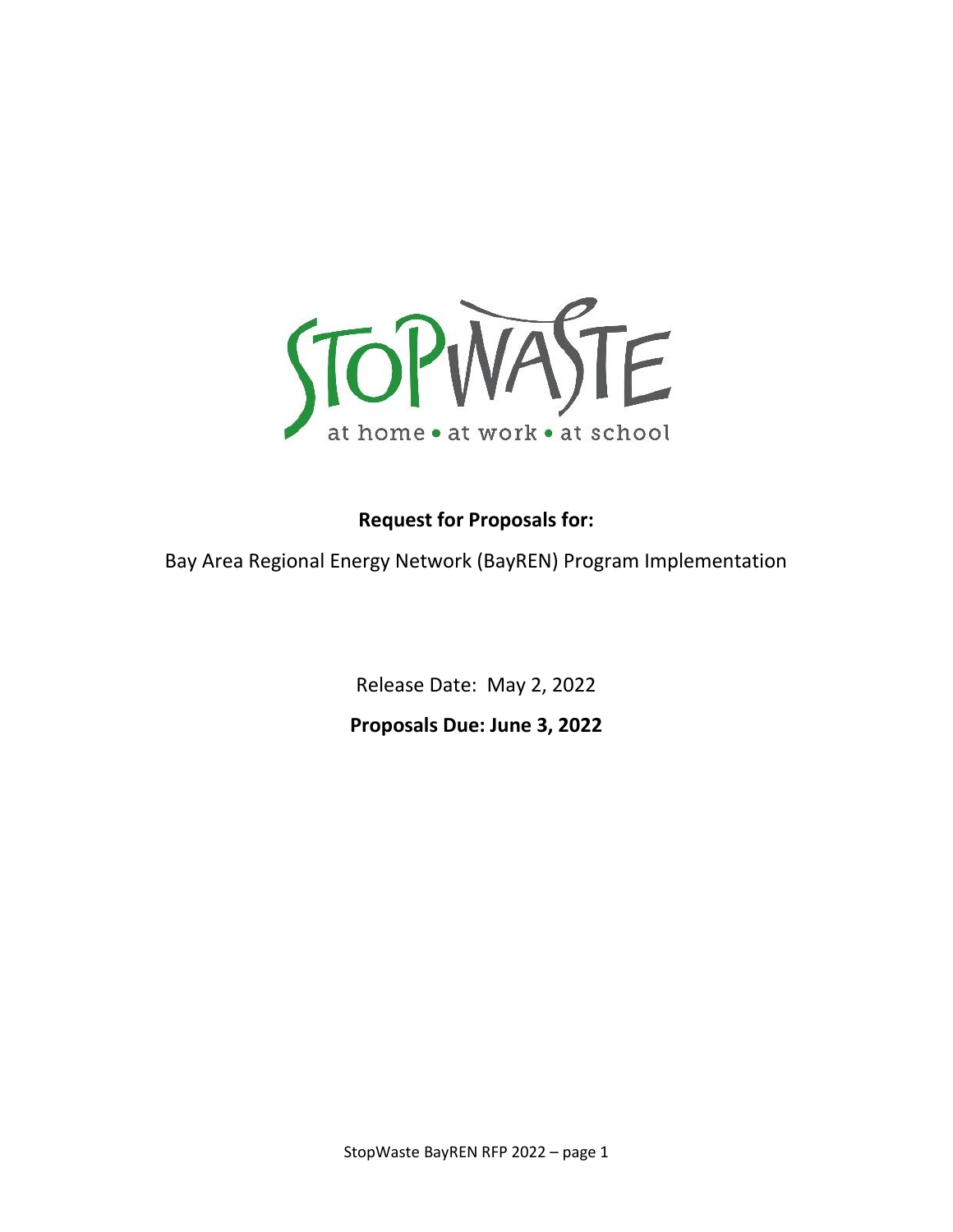# *I. About the Agency*

StopWaste is a joint powers authority working on behalf of 17 member agencies in Alameda County and serving 1.7 million citizens. We are a public agency governed by the Alameda County Waste Management Authority, the Alameda County Source Reduction and Recycling Board, and the Energy Council. Since 1976, StopWaste has advanced the responsible use of resources through strong partnerships with local governments, businesses, and community organizations. We work to contribute to a healthy, thriving community that is resilient to climate change, driven by people who are empowered to use resources and energy in a way that is good for their communities, our local economy, and the planet.

At our core is a holistic approach that prevents waste and conserves energy while also advancing healthy environment, economic investments, climate action, inclusive communities, and water savings. Our wide-ranging services include technical assistance, grants and incentives, community engagement, public outreach campaigns, market development, and ordinance enforcement. We are directed by our long-term Aims of Capacity Building, Equity, Partnership, Regeneration, Mindset, and Evaluation (see descriptions at www.stopwaste.org)

# *II. Program Areas Seeking Funding*

The Bay Area Regional Energy Network (BayREN) is a local government collaboration of the nine Bay Area counties (Alameda, Contra Costa, Marin, Napa, San Francisco, San Mateo, Santa Clara, Solano, and Sonoma) who receive energy efficiency ratepayer funds from the PUC. BayREN has six programs, and StopWaste is the regional lead for two – Green Labeling and Bay Area Multifamily Building Enhancements (BAMBE) – and conducts local outreach in Alameda County for all six.

## **Green Labeling**

StopWaste has developed and promoted building labeling systems to increase industry awareness and valuation of green homes. The Agency leads the BayREN green labeling program, which has an annual budget of approximately \$1.3 million. The primary objective of the program is to increase awareness and transparency of residential energy information, thereby being a driver of energy efficient investments that lead to energy savings in single-family homes.

In support of the State's urgent priority to improve the energy efficiency of existing buildings, BayREN's Green Labeling program trains real estate professionals so that they understand, market and evaluate energy efficient and green homes at the time of sale. The program also promotes the U.S. Department of Energy's (DOE's) Home Energy Score (HES) in an effort to make home energy assets transparent. This infrastructure within local communities encourages energy efficient investments at critical events—the time of a home's sale, before a major renovation, or as a starting point to a homeowner's energy efficiency journey. Making these investments at this critical point in time will have a long-term effect on both the buildings and the larger community.

#### **BAMBE**

BayREN's multifamily energy efficiency program – Bay Area Multifamily Building Enhancements ("BAMBE") -- was designed to help multifamily property owners overcome barriers to addressing energy efficiency. StopWaste developed the program and has managed it on behalf of BayREN since 2013. The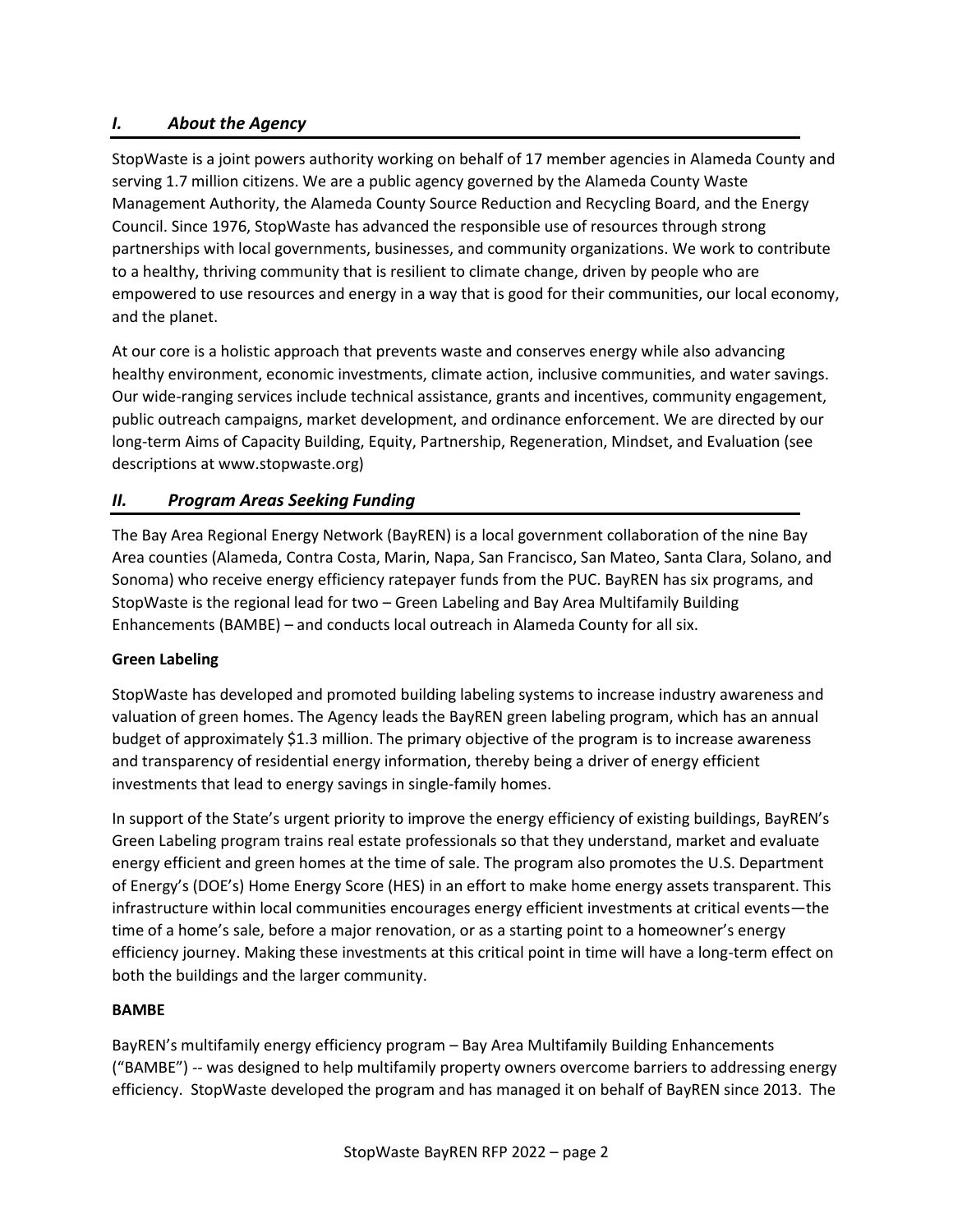program provides no-cost technical assistance, rebates, and support with financing options to encourage multifamily decision makers to make energy-saving and emissions-reducing upgrades.

BAMBE has an annual budget of close to \$7 million. Most of this funding goes directly to participants in the form of rebates and technical assistance. Since the program's inception, it has upgraded over 45,000 units, and provided technical assistance to many more.

Since 2020, the program has shifted from broader multifamily sector outreach to prioritizing population and building ownership types that are underserved and disproportionately burdened, and those pursuing deep decarbonization through efficient electrification.

# *III. Description of Services Required*

StopWaste seeks firms or individuals with expertise in green building practices, focusing on energy efficiency and electrification, to submit proposals for the implementation of BayREN's Green Labeling and BAMBE programs. StopWaste staff will conduct overall project management and the selected team will be support StopWaste in providing technical assistance, developing tools, and educating stakeholders to advance energy efficiency and decarbonization in the residential sector. The selected firm(s) will be required to provide a scope of work for the following program elements, as outlined in (A) through (E) below.

Respondents may submit a scope of work for one or more of the service programs listed below (A-E). Firms or individuals must demonstrate they meet the Minimum Requirements listed under each category and in part IV. of this solicitation in order to be eligible for selection under this RFP. Proposers are encouraged to assemble a team of subcontractors to adequately cover all subtasks described within a particular program area. StopWaste does not expect that one consulting firm or team will have expertise or relevant experience in all areas A-E below and may therefore select multiple consultants or project teams to cover the scopes of work (SOW) described.

- **A. Home Energy Score Support:** Provide technical and administrative support for StopWaste's Home Energy Score program in the Bay Area, which is offered in partnership with the BayREN Green Labeling program. Specific subtasks include:
	- 1. *Recruitment, Enrollment, and Support of HES Assessors:* Identify potential candidates to recruit as HES Assessors and assist with enrollment process. Act as the main point of contact for Assessors.
		- Host an annual HES "bootcamp" (in-person or hybrid), including outreach to potential trade/industry associations and Home+ contractors to enroll participants, and identify training location or virtual platform.
		- Help potential Assessors complete the DOE HES simulation training and other enrollment steps, both following a bootcamp and on-demand.
		- Provide mentoring to new Assessors, as required by DOE.
		- Distribute quarterly Assessor newsletter, respond to technical inquiries on performing and submitting scores, and co-host annual Assessor kickoff meeting.
	- 2. *QA/QC of Scores:* Adhere to DOE requirements for quality assurance (QA) and quality control (QC) of scores. Submitter must be approved by DOE for remote QC but must also have the ability to perform in-person QC either through a local staff member or travel. Any travel costs to comply with in-person QC should be called out in the SOW and included in the budget.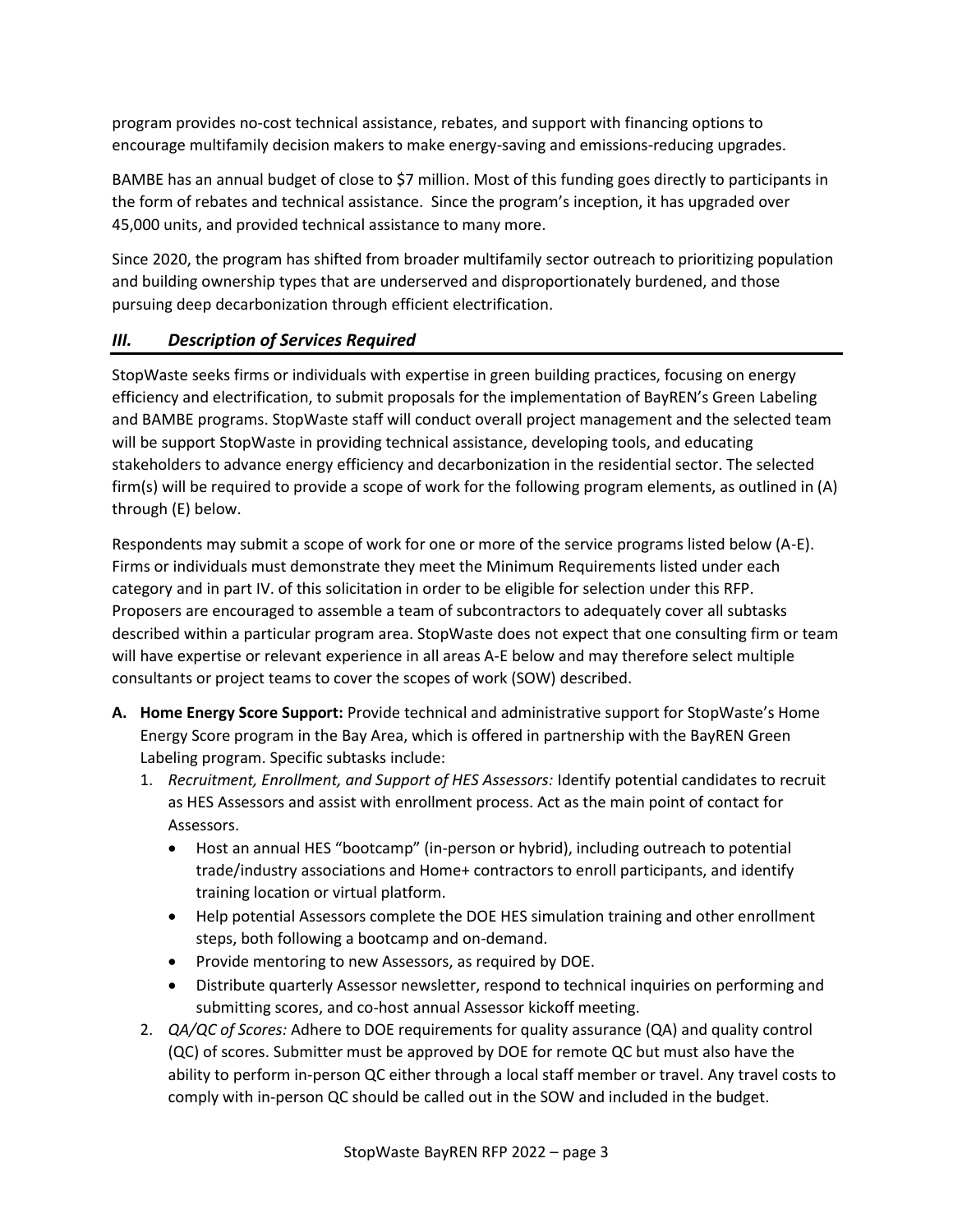- Perform desktop QA for 100% of scores.
- Conduct a hybrid of remote and in-person QC for 5% of scores.
- Coordinate with DOE on QA/QC requirements.
- 3. *Data Collection and Management:* Work with vendor to be selected from StopWaste Qualified Vendors list to facilitate on-site HES data collection from Assessors, coordinate with DOE HES database, and manage data storage in a way that helps fulfill other subtasks within this RFP.
	- Work with StopWaste to select a qualified vendor and draft a SOW.
	- Coordinate with vendor on data collection and management, including in-field data collection, data storage as needed for reporting, tracking, and rebate processing, connections to other necessary data platforms, such as the DOE portal and Green Building Registry, and maintaining an Assessor database.
- 4. *Rebate Processing:* The BayREN Green Labeling program provides incentives for an HES, which include \$200 for an initial score and potential bonus incentives for pilots or additional services provided.
	- Evaluate which scores are eligible for initial rebates and bonus incentives.
	- Collect needed documentation from Assessors and/or homeowners.
	- Cut checks on a bi-weekly basis.
	- Maintain records of total rebate amounts, which scores have received rebates, and checks cut.
- 5. *Reporting and Program Evaluation: C*omply with monthly, yearly, and ad hoc data requests and help document key program metrics. Assist with publication of reports and program summaries, including those related to regular program activities and pilot/in-program trials to evaluate success and inform future program modifications and offerings.
	- Produce monthly Home Energy Score Dashboards that report on key metrics. Preferred formats include a static, easily distributed version and an interactive web-based platform.
	- Respond to data requests on program participation and rebate dollars from BayREN jurisdictions, StopWaste, and regulatory agencies such as the PUC.
	- Summarize and report on program metrics and pilot efforts, including homeowner feedback surveys, Assessor surveys, and in-program trials.

*Estimated Contract Terms:* The expected contract term for this task is 5 years with an estimated annual budget of \$175,000-250,000.

*Project Goals and Accomplishments:* Throughout this contract term, the Green Labeling program aims to complete at least 2,500 Home Energy Scores per year; increase the number of HES Assessors, especially those who serve northern Bay Area counties or who can provide scores in languages other than English; continue addressing electrification and decarbonization in the HES; and work to incorporate equity into the program through collaboration with low-income home upgrade providers. Submitter's SOW should reflect these goals, as well as other innovative opportunities.

*Minimum Requirements:* Experience working with residential building labels or energy efficiency program. Preference for experience with the DOE HES program and for work experience in California.

**B. Real Estate Training & Advocacy:** As part of the Green Labeling program, offer professional education courses for real estate professionals to increase their understanding of and ability to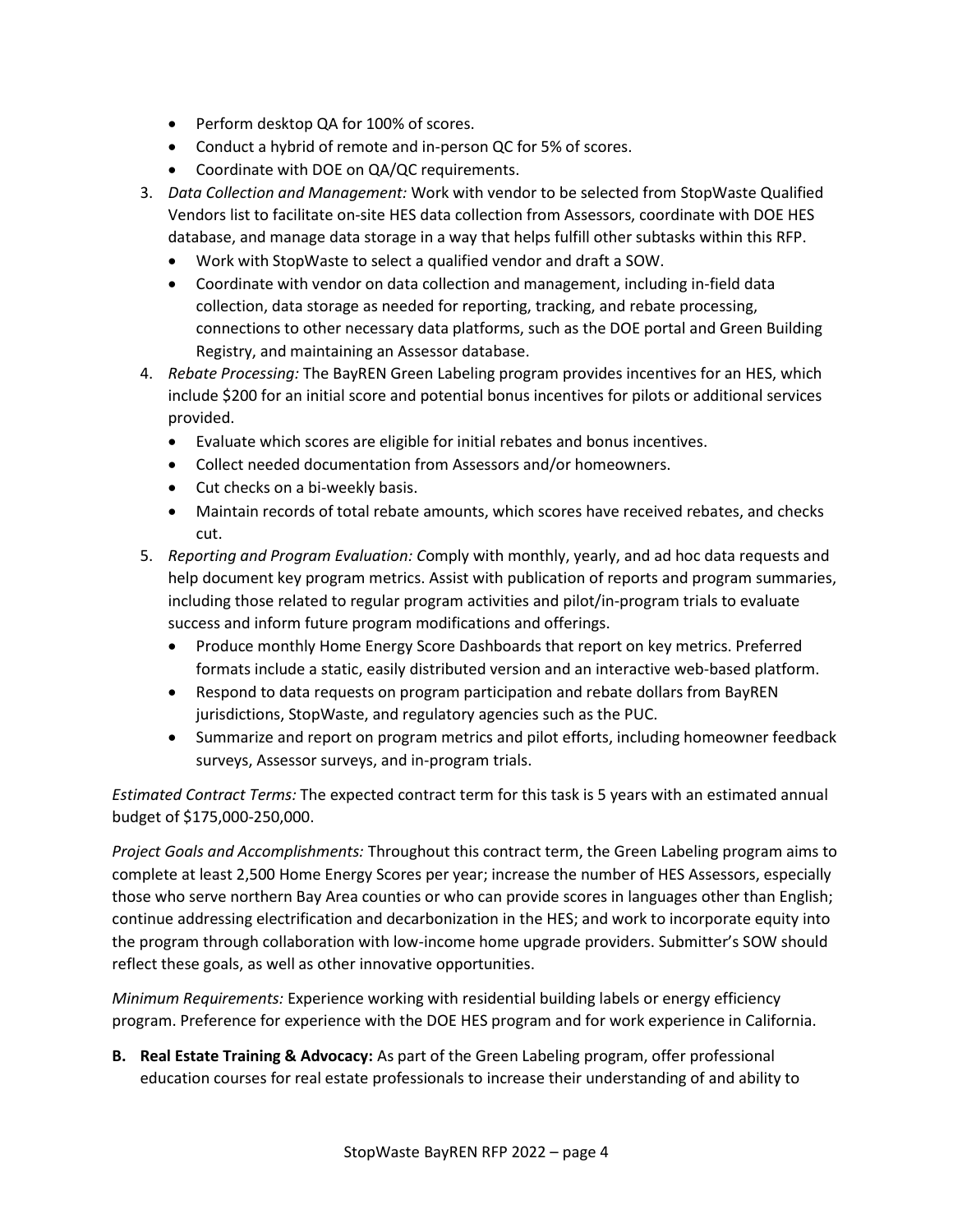market or value green homes. Provide follow-up classes and/or mentoring to support participants in applying their classroom learning to their professional practice.

- 1. *Core Course Offerings:* These courses provide an introduction to energy efficiency and electrification principles for realtors, appraisers, lenders, and underwriters. They are generally multi-day courses that culminate in a certification or designation. Courses that offer continuing education credits or certifications recognized by industry associations are preferred. A mix of virtual and in-person courses is expected. Travel-related costs should be specified in the SOW and included in the budget. Examples of courses include, but are not limited to, the National Association of Realtors (NAR) Green Designation and the Accredited Green Appraiser (AGA) Training.
	- Identify courses, schedule trainings, and act as the instructor or arrange an instructor/coinstructor.
	- Coordinate class locations (for in-person) or online platform (for virtual), catering, registration, and other organizational needs.
	- Conduct outreach to local trade or industry associations, brokerages, or mortgage officers to enroll attendees.
	- Provide follow-up testing and reporting needed for continuing education credits or certificates.
	- Collect course evaluations from attendees.
- 2. *Deeper Dives into Energy Efficiency and Electrification Content:* Provide opportunities for followup training to deepen the knowledge of real estate professionals on energy efficiency and electrification. Create opportunities for real estate professionals to apply what they have learned to their work and build relationships with BayREN and those in the energy efficiency workforce, including HES Assessors and contractors. Examples of classes include topics such as electrification for realtors and marketing energy efficient homes.
	- Identify courses, schedule trainings, and act as the instructor or arrange an instructor/coinstructor.
	- Coordinate class locations (for in-person) or online platform (for virtual), catering, registration, and other organizational needs.
	- Conduct outreach to previous attendees of core course offerings, local trade or industry associations, brokerages, or mortgage officers to enroll attendees.
	- Collect course evaluations from attendees.
- *3. Innovation and Stakeholder Outreach:* Conduct outreach with past and potential partners, including real estate professionals, home inspectors, and community colleges, to further the goal of embedding energy efficiency information and green labeling in standard real estate transactions. Build relationships between real estate professional and BayREN and identify opportunities for real estate professionals to promote BayREN programs to their clients and connect with other energy efficiency professionals.
	- Engage with past course attendees, trade/industry associations, or prospective industry partners, such as home inspectors and community colleges, to develop new or modified offerings to respond to market demand.
	- Maintain mailing list of stakeholders and distribute quarterly newsletter.

*Estimated Contract Terms:* The expected contract term for this task is 3 years with an estimated annual budget of \$250,000-\$350,000.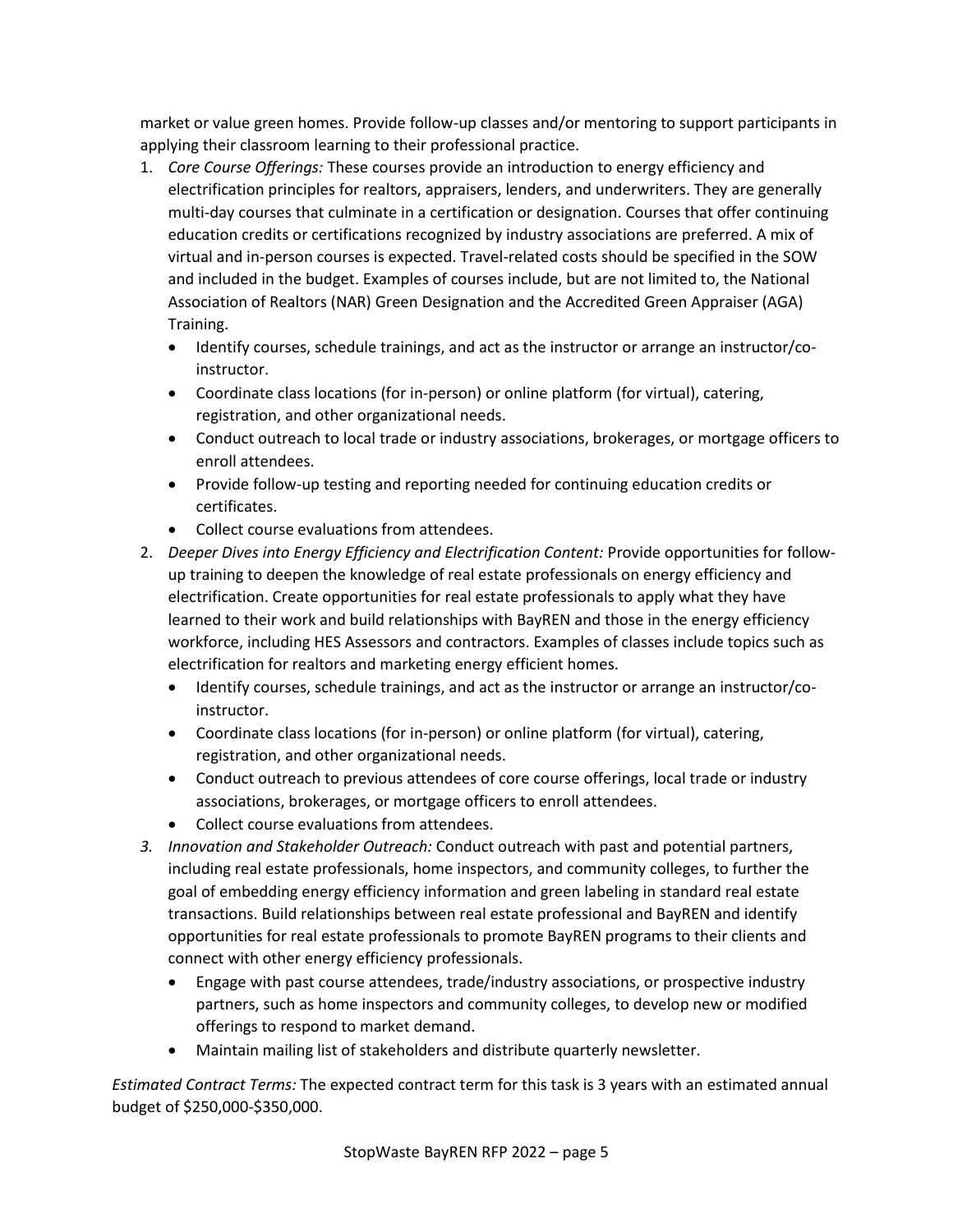*Project Goals and Accomplishments:* Throughout this contract term, the Green Labeling program aims to train at least 200 real estate professionals per year; continue to engage with previous attendees and developing offerings to re-train individuals and facilitate relationships between attendees, BayREN county partners, and building performance professionals; broaden outreach, trainings, and offerings to other groups in the real estate space, including home inspectors. Submitter's SOW should reflect these goals, as well as other innovative opportunities.

*Minimum Requirements*: Experience creating and delivering green building professional training programs. Experience working with real estate industry stakeholders, including realtors, lenders, underwriters, appraisers, home inspectors, and related industry associations and/or community college and training programs.

- **C. Multifamily Project Development:** The contractor will offer customized energy saving recommendations and facilitate participation in BAMBE and other relevant programs. This task includes energy efficiency building evaluations, site visits, savings calculations, emissions reductions estimates, simple financial analysis, a recommendation report and decarbonization plan, and delivering customer education and collecting customer feedback throughout the program participation process.
	- *1. Energy Efficiency Technical Assistance:* Work with participants to develop scopes of work that are eligible for the program. The process of developing the scope of work should at a minimum include:
		- Gather technical building information, relevant participant goals, interests, needs and concerns. The consultant will receive an inquiry from an interested participant and conduct information gathering via phone interviews, email exchanges, or in-person if needed to engage prioritized underserved participant types.
		- Analyze property conditions, communicate opportunities and benefits to participants, and recommend measures. The consultant will utilize the Energy Pro Lite software to evaluate potential measures. They will input basic building data gathered from the participant into the tool and run scenarios for potential combinations of upgrade measures. The consultant will present a final scope of measures to the participant and work with the participant to confirm the scope to pursue and apply for the incentive.
		- Support the property owner through BAMBE rebate application process. The consultant will facilitate participant application and enrollment in the incentive program and ensure compliance with program requirements upon application and completed installation.
	- *2. Site surveying:* In place of a costly up-front investment grade audit, the program provides a site survey to ensure that the recommended measures and assumptions around program compliance align with the building/site information reported by the property owner. Following the site survey, the contractor will develop a report for each project as the basis to refine the viable identified measure details and which could feed into any future more detailed investment grade audit. The program requires combustion appliance safety testing as appropriate.
		- The report will include
			- i. The costs and benefits of pursuing each viable identified measure. The discussion of benefits must include both energy benefits and non-energy benefits, including but not limited to estimated health, emissions reduction, resilience, and equity (tenant bill) impacts.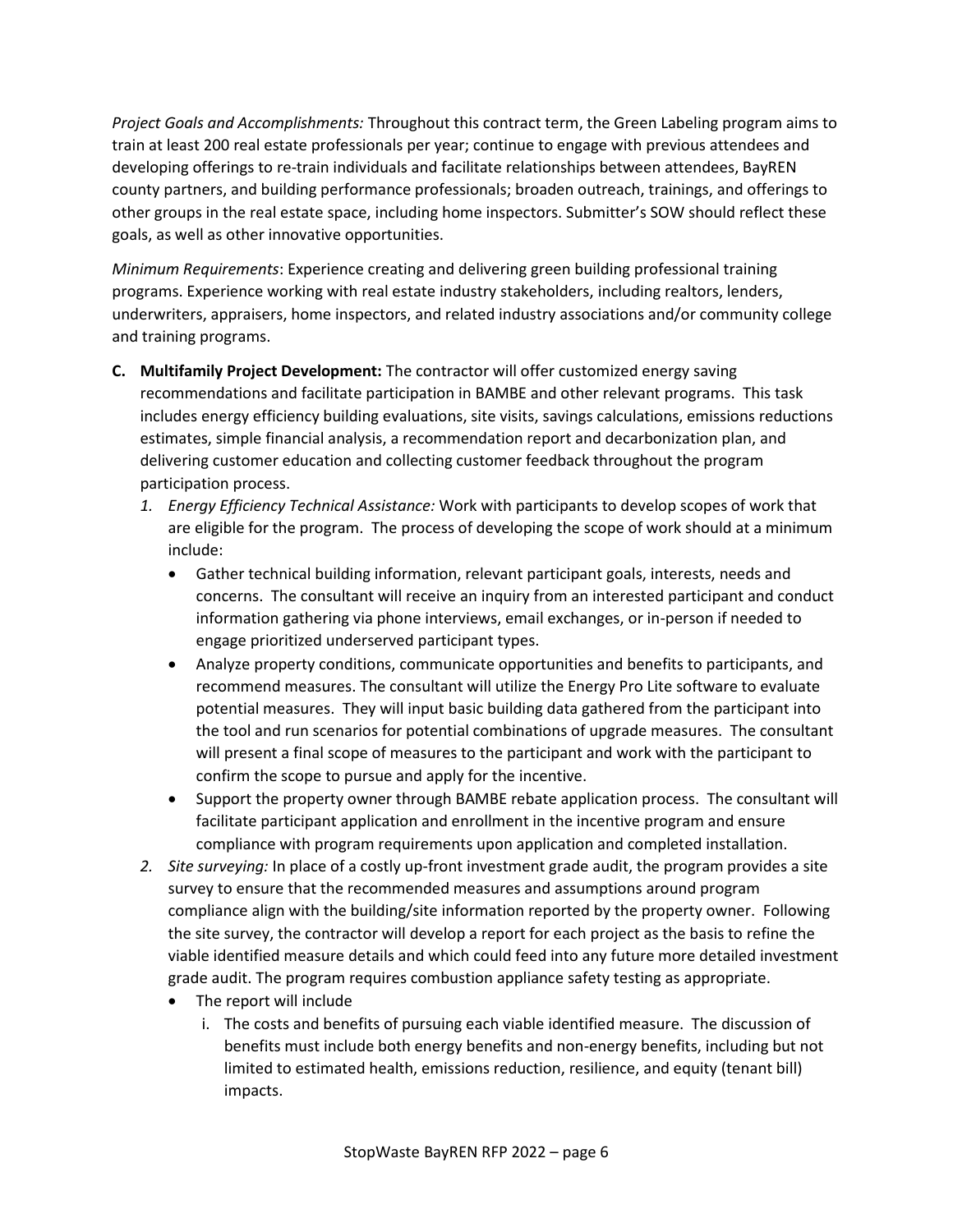- ii. The report will include a longer-term plan for phasing toward zero operational emissions.
- Conduct combustion appliance safety testing and deliver recommendations as part of the program report. While conducting preliminary site visit, the consultant will complete combustion appliance safety testing on a sampling basis. At the post-installation site visit, the consultant will conduct combustion safety testing of any gas appliances that may have been affected by the work scope or failed the initial testing.
- Assure quality of the work performed by an open market of contractors, through 100% postinstallation site visits for approximately 3,000 units to verify quantity, specifications and quality of installed work.
- 3. *Technical Program Design & Support*: The consultant will participate in general program implementation support, including the tasks below. They will contribute to the continual refinement and development of the BAMBE program and BayREN multifamily program elements.
	- Coordinate with StopWaste to deliver technical workshops to property owners and managers and follow-up on project leads generated through outreach activities.
	- Refine program technical tools, including EnergyPro Lite with Energy Soft and savings calculation spreadsheets.
	- Oversee program role in development of high-priority work paper development
	- Track project details in the program online database and support StopWaste and its consultants to compile responses to CPUC data requests. Collect requested project-level data (such as meter ID's) during site visits.
	- The BAMBE program is continuously evolving. The technical service provider may propose additional tasks and pilots that would advance BayREN's mission to serve the multifamily market in alignment with the approach described in its Business Plan available at <https://www.bayren.org/about/regulatory-filings.>

*Estimated Contract Terms:* The expected contract term for this task is 3 years with an estimated annual budget of \$800,000-\$900,000.

*Project Goals and Accomplishments:* Throughout this contract term, BAMBE aims to develop and implement program elements that support underserved and disproportionately burdened communities, buildings, and owner types. The program goal is to fully reserve its incentive budget, which will range from \$3.75 to \$5.0 million annually.

# *Minimum Requirements*:

- Demonstrated experience providing comprehensive technical assistance, including advice and referrals for energy efficiency measures/programs and non-energy measures/programs.
- Proven dedication to providing an excellent customer experience.
- Proven experience with program innovation.
- Demonstrated experience working with multiple energy efficiency programs and familiarity with programs in the Bay Area.
- Capacity of local existing in-house field staff to provide technical assistance and site surveys for approximately 5,000 multifamily units and quality assurance site visits to at least 3,000 units.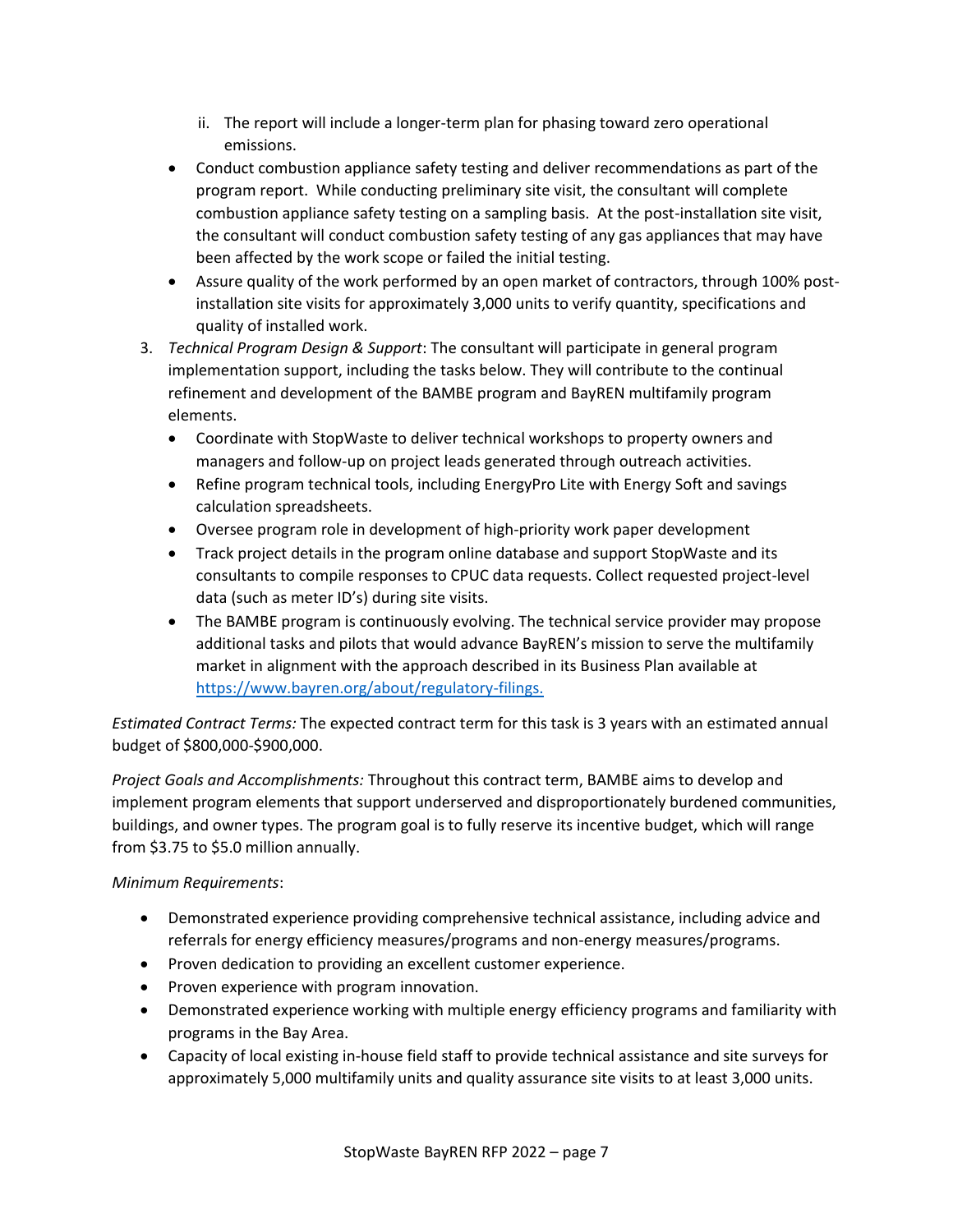- Expertise in California energy efficiency requirements, including Title-24 verification protocols and modeling software, as they apply to existing building additions, alterations and repairs.
- Certifications and training held by staff:
	- $\circ$  HERS II Multi-Family Rater or equivalent qualified professionals with supplemental software training.
	- o Building Performance Institute's Building Analyst certification.
- Experience conducting on-site quality assurance including combustion appliance testing for a California Ratepayer funded program.
- Knowledge of CPUC EM&V protocols and requirements.
- Ability to calculate and present cost-benefit financial analysis of individual measures and packages of measures.
- D. **Supplemental Participant Support:** Provide supplemental support for prioritized participants facing higher barriers to participation. This includes but is not limited to properties considered naturally occurring affordable housing, nontraditional ownership structures (HOAs, co-ops, community land trusts, etc.), small independently owned properties, and properties located in prioritized communities (low income, pollution and/or health burdened).
	- 1. *Program Referral and Layering Assistance:* Assist participants to navigate and connect to resources & programs in addition to the BayREN rebate program and financing offerings, but not limited to, PG&E incentives, MCE incentives, water utility incentives, green building certification, low-income housing funding for distributed energy resources, energy efficiency financing, and non-energy related, but aligned and relevant resources.
	- *2. Resident Engagement:* The primary decision maker and audience for the BAMBE program is the property owner, manager, or other representative of the owner. However, the program is looking for viable ways to expand into activities that engage residents and help them to get the most benefit from the upgrades being carried out within their homes. The contractor will develop and implement activities that:
		- Bring awareness to residents about the work that's been done in their units
		- Help residents understand TOU rates, and how they can use them to their financial advantage
		- Connect residents to appropriate in-unit programs such as Rising Sun's Green House Calls
	- *3. Supplemental BAMBE TA assistance: The* program seeks to broaden the reach of the program, by targeting independently owned properties. Often this profile of property owners has less bandwidth and requires additional support at key points of program participation and project construction. The program seeks a supplementary service for independently owned properties that provides assistance with contractor procurement, securing additional resources and financing, project planning, and securing favorable rates through bulk purchasing. As more commonly identified needs arise, the contractor will be flexible in integrating them into this service.

*Estimated Contract Terms:* The expected contract term for this task is 3 years with an estimated annual budget of \$150,000-\$200,000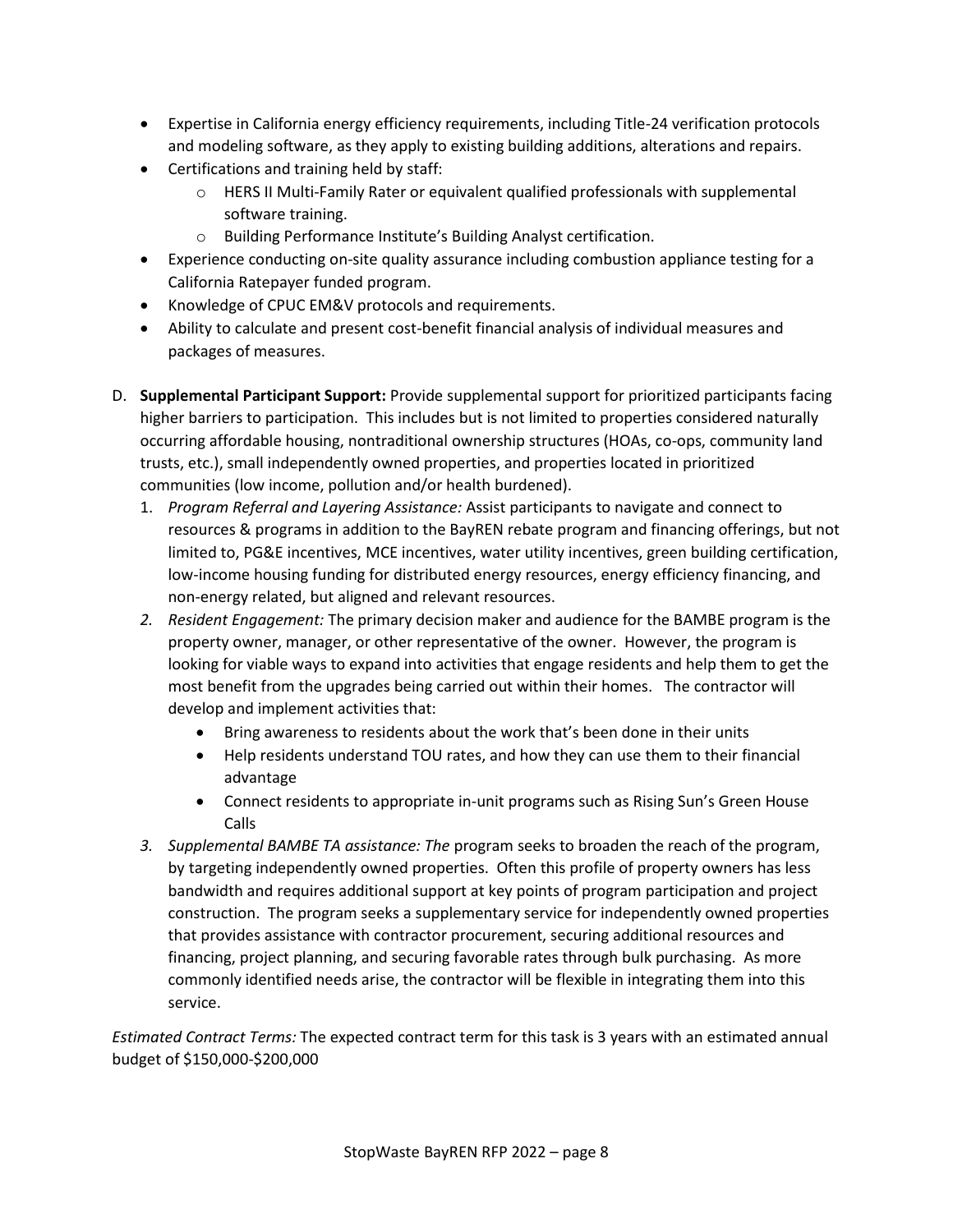*Project Goals and Accomplishments:* To broaden the reach of the program and support projects that require additional resources and bandwidth to successfully complete upgrades*,* BAMBE aims to develop and offer supplemental services that support equitable program outcomes. Submitter's SOW should reflect these goals, as well as other innovative opportunities.

### *Minimum Requirements*:

- Experience working directly with underserved populations
- Experience overcoming language barriers
- Experience collecting participant feedback through implementation, and recommending program modifications based on that feedback
- Experience working with a diverse set of stakeholders and resources to creatively meet needs of underserved and disproportionately burdened populations – particularly those impacted by health and financial well-being, and resilience need.
- E. **Financing Technical Assistance:** The program offers financing assistance to BAMBE participants to enable projects that would be otherwise infeasible due to high out-of-pocket costs, and to support property owners interested in comprehensive scopes of work. StopWaste is looking for a consultant to support its financing activities.
	- 1. *Small Project Financing Product Implementation and Design Support:* The contractor will lead the implementation and recommend design modifications of a product that would fund loans less than \$50,000 for qualified BAMBE projects. The contractor will advise on program infrastructure, process and document modifications; facilitate recruitment and orientation of participants and stakeholders; perform ongoing program administration; oversee loan origination; coordinate with BAMBE Technical Assistance as needed; and, oversee servicing (i.e., billing, payment processing, etc.).
	- *2. Lender Referral Service Provider:* The contractor will engage potential lenders to participate in a concierge model, which matches BAMBE projects with existing financing products on the market. Lenders and products may include traditional capital leases, energy service agreements, on-bill repayment & financing, or other specialty products. The contractor will focus on products that have demonstrated appeal and uptake within the Bay Area multifamily market.

*Estimated Contract Terms:* The expected contract term for this task is 3 years with an estimated annual budget of \$125,000-\$175,000.

*Project Goals and Accomplishments:* To broaden the reach of the program, support projects that require additional resources, and prepare for scaling back incentives in the future, the program aims to test innovative financing solutions, and scale those that are successful.

*Minimum Requirements*: Experience designing and administering multifamily financing programs and existing working relationships with multifamily lending institutions in California. The contractor will not act as a broker, but should be a licensed California broker, familiar with State laws.

## *IV. Submittal Requirements*

Firms or individuals responding to this RFP must provide: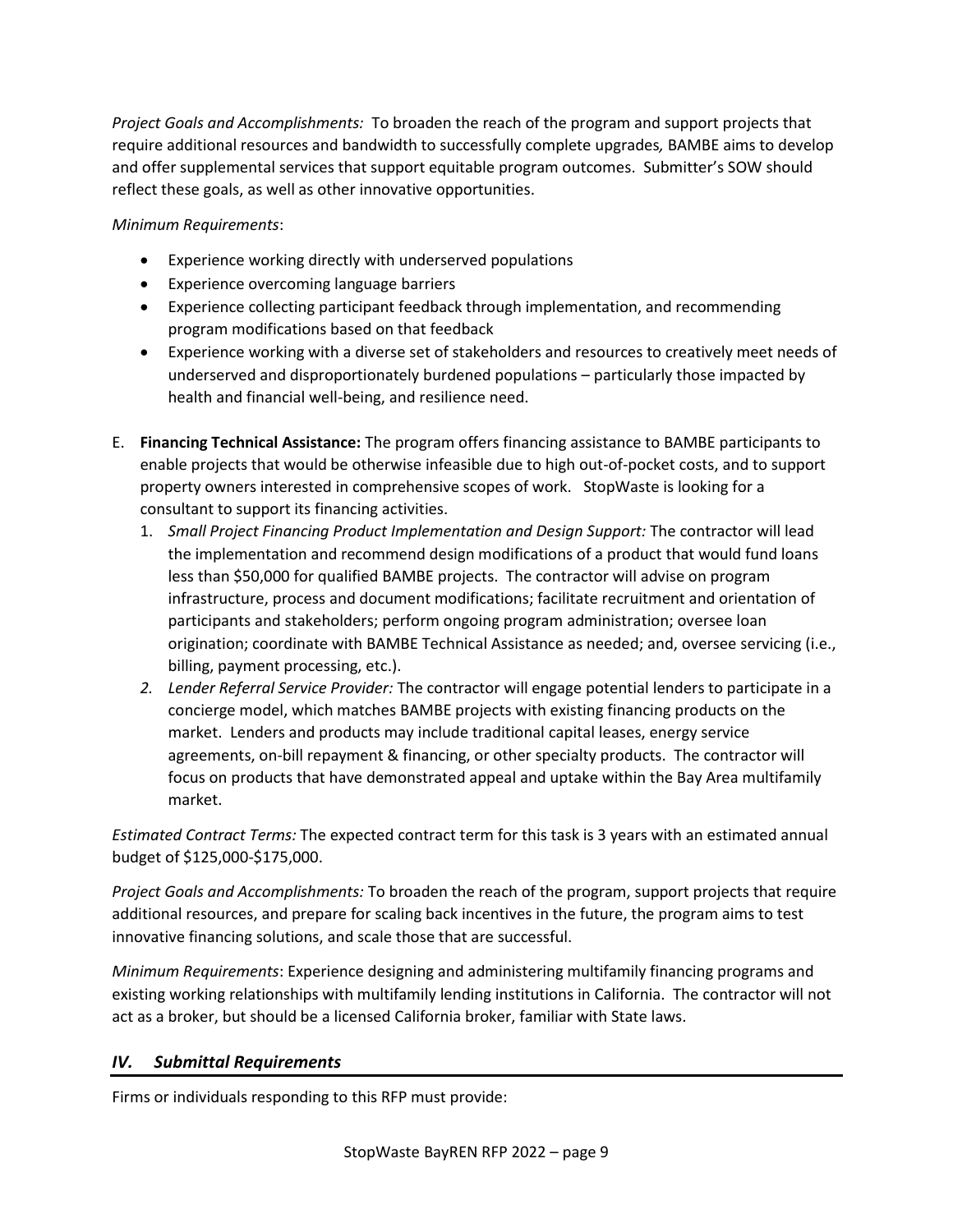- A. Summary of the consulting team proposing to provide services, including any subconsultants, name of primary contact for this contract and list of key personnel who would be working on projects.
- B. A scope of work for each program element listed in this RFP for which the firm or individual is submitting for, including a brief description of the work that would be completed, the firm or individual that will lead the work, timeline and budget.
- C. Resumes of all key personnel.
- D. Professional fee schedule for the primary contact and the key personnel identified above.
	- Unless specified in the submittals, the professional fee schedule will include any costs associated with complying with the insurance requirements as specified in Appendix A.
- E. Examples of three (3) projects that best demonstrate the individual's or firm's expertise. Examples may include work previously performed for StopWaste. If a submitter is proposing for multiple projects, the examples can be repeated if applicable to each.
	- Explain the role the individual or firm played in each project.
	- Describe a key energy efficiency achievement of the project.
	- Cite one barrier that negatively affected the energy efficiency or electrification attributes and achievements of the project.
	- Provide a client reference for each project who can provide information on the individual's or firm's participation in the project. Please provide the client reference's name, title, employer, and phone number.
	- *Please limit the description of the three projects to one double-sided page per project.*
- F. Signed copy of the attached letter titled, "Required Contract Elements," (Appendix A).

# *V. RFP Process, Timeline, and Format*

| <b>Release of RFP</b>                           | May 2, 2022              |
|-------------------------------------------------|--------------------------|
| <b>FAQ Webinar</b> (will be recorded)           | May 16, 2022 11:00AM PDT |
| <b>Proposals Due</b>                            | June 3, 2022 5:00PM PDT  |
| Short list Interviews (tentative, as needed)    | June 13-17, 2022         |
| Notification of Selected Firm(s)/Individual(s): | June 24, 2022            |

StopWaste staff will evaluate the responses to this RFP and interview and select the most qualified firm(s). Depending on the responses to this RFP and the interview, StopWaste will select a consulting firm, individual, or team to assist program staff in implementing these programs.

Questions can be directed to Emily Alvarez a[t ealvarez@stopwaste.org](mailto:ealvarez@stopwaste.org) for tasks (A) and (B) and Candis Mary-Dauphin a[t cmary-dauphin@stopwaste.org](mailto:cmary-dauphin@stopwaste.org) for tasks (C), (D), and (E).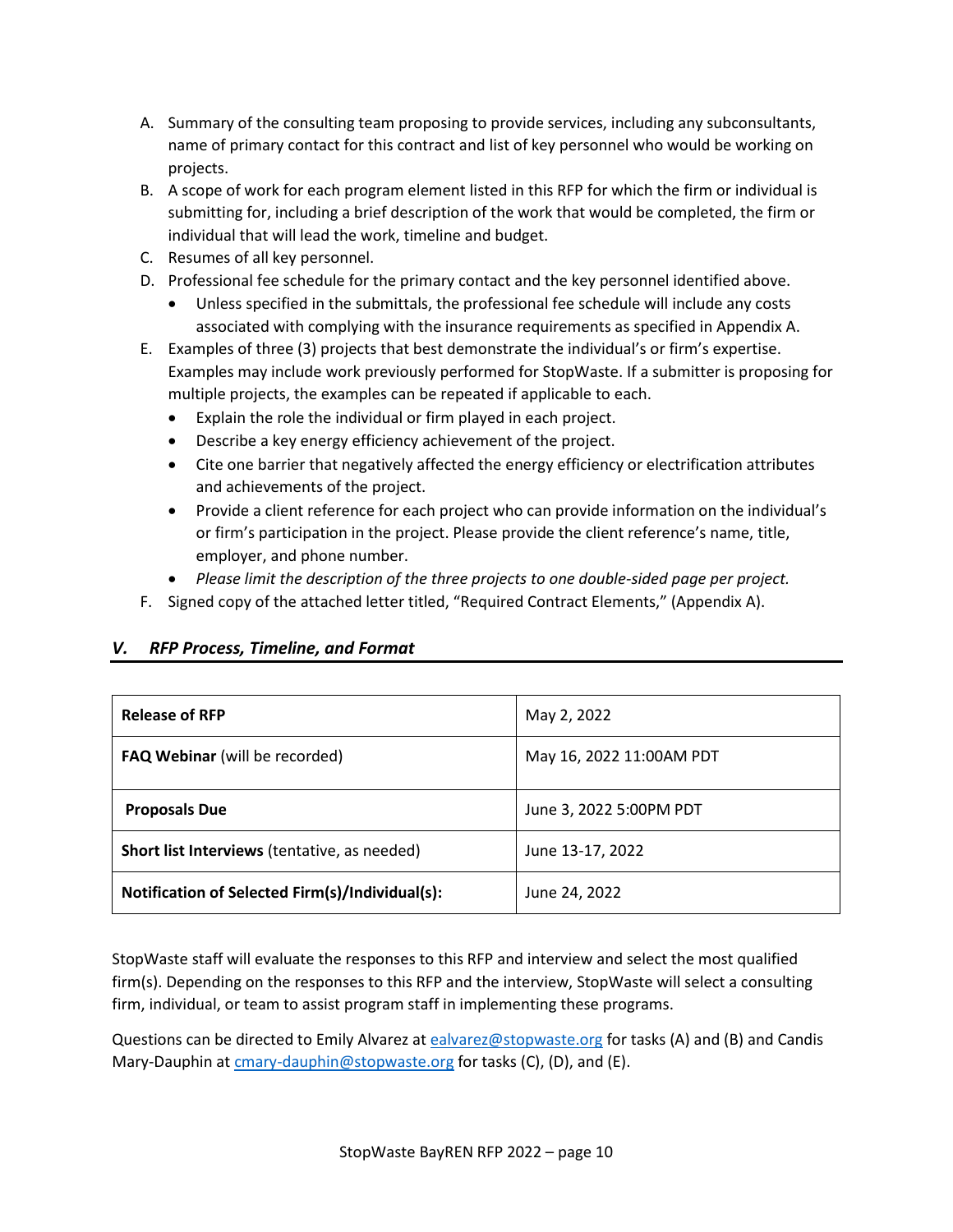#### **Submittal Format**

The deadline for application submittal is **5:00 p.m., Friday, June 3, 2022.** Submissions received after this time will **not** be accepted.

Qualifications must be submitted by email and should be sent to RFP@stopwaste.org with the subject line clearly marked **"BayREN RFP**". Upon submittal, you will receive an automatic confirmation of receipt. If you do not receive this confirmation, please contact Holly Mayne (hmayne@stopwaste.org).

#### **General Conditions**

Contracts for services will be between the consultant and the Energy Council. All materials submitted become the property of the Energy Council and will not be returned. Funds awarded are public funds and any information submitted or generated is subject to public disclosure requirements. Respondents bear all costs associated with responding to this RFP, and the Energy Council will provide no compensation for these costs. The Agency will also assume that any work product developed as a result of contracting with Agency will become the property of Agency.

The Energy Council reserves the right, at its sole discretion, to waive minor irregularities in submittal requirements, to request modifications of the proposal, to accept or reject any or all proposals received, to award full or partial funding of any request, and/or to cancel all or part of this RFP at any time prior to awards.

#### *VI. Attachments*

Appendix A: Required Contract Elements